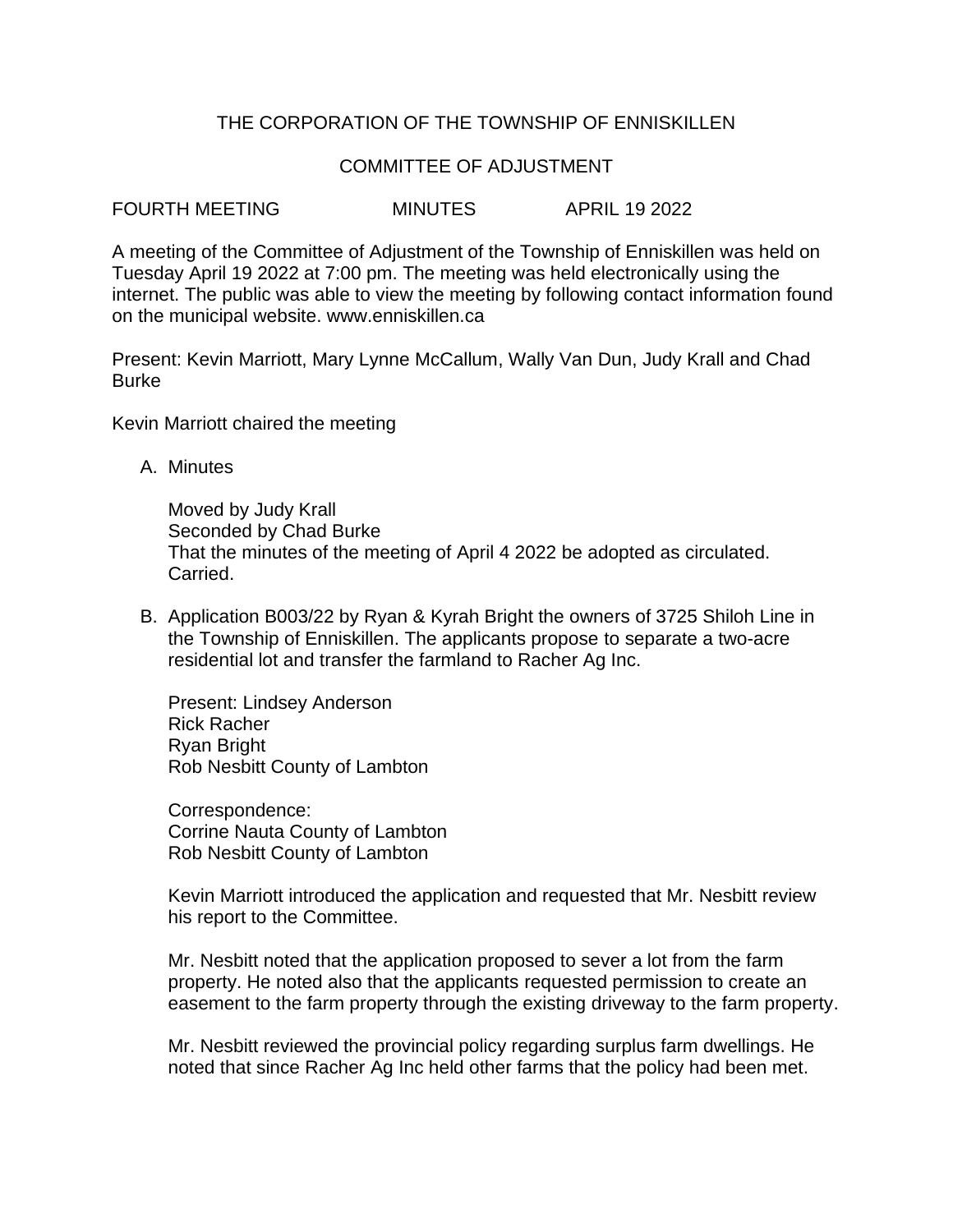Mr. Nesbitt reviewed the Township Official Plan polices regarding the creation of a surplus dwelling unit. He noted that the application generally conformed to the policies within the Official Plan.

Mr. Nesbitt noted that the if the application for severance were approved that the retained farm land would need to be rezoned to prohibit the construction of a dwelling. He also reviewed the need to address a reduction in the minimum farm separation between the proposed lot and the existing livestock operation to the north of the dwelling.

Mr. Nesbitt spoke to the applicant's request for an easement to provide access to the farm from the existing driveway. Mr. Nesbitt recommended that a new driveway access be constructed on the farm property.

Mr. Nesbitt also recommended that the silo be demolished.

Mr. Nesbitt noted that the application could be supported if conditions were applied. He recommended that the retained farm land be rezoned to prohibit the construction of a dwelling. He requested that the rezoning recognize a reduction in the MDS between the new residential lot and the livestock and manure storage to the north at 3724 Shiloh Line. He also recommended that the silo on the residential lot be removed.

The Chief Building Official requested that the existing septic system be placed on the survey and provided to the building department.

Ryan Bright noted that he had no comments to make to the committee.

Rick Racher noted that he had no problem installing a new access to the farm.

A discussion took place regarding the removal of the silo from the proposed lot.

Moved by Mary Lynne McCallum Seconded by Chad Burke That the surplus dwelling severance be approved with conditions and the proposed easement be denied. Carried

**Conditions** 

- 1. That a copy of the deed and survey in a form suitable for registration be deposited with the Secretary Treasurer.
- 2. That a fee of \$250.00 be paid to the Township of Enniskillen by cash or certified cheque.